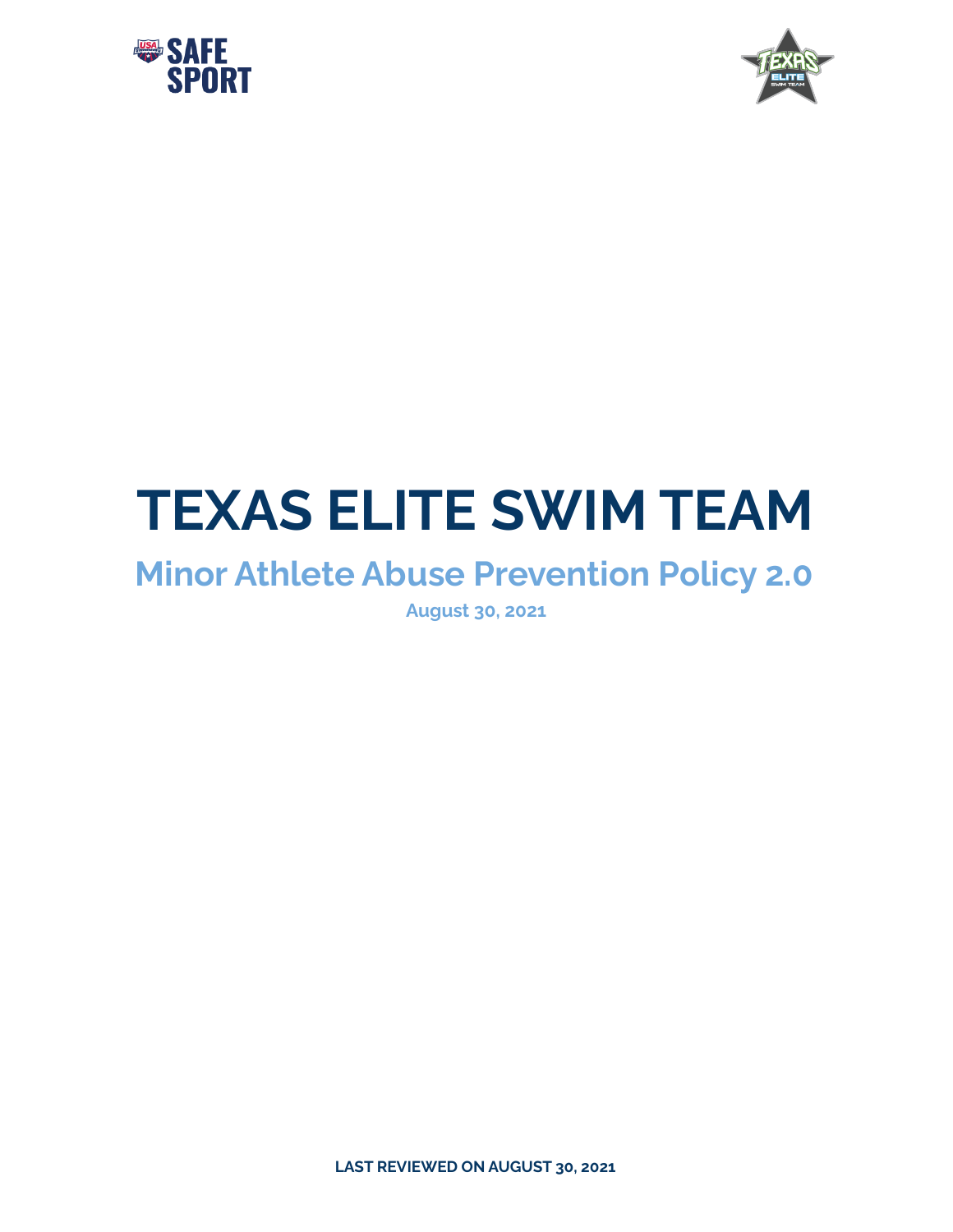

# **THIS POLICY APPLIES TO:**

In-Program Contact: Any contact (including communications, interactions or activities) between an Adult Participant and any Minor Athlete(s) related to participation in sport. Examples include, but are not limited to: competition, practices, camps/clinics, training/instructional sessions, pre/post event meals or outings, team travel, video review, team- or sport-related team building activities, celebrations, award ceremonies, banquets, team- or sport-related fundraising or community services, sport education, competition site visits, conventions and/or summits.

Adult Participants: Any adult 18 years of age or older who is a:

- USA Swimming member, either athlete or non-athlete;
- Participating non-member (e.g., meet marshals, meet computer operators, timers, etc.);
- Authorized, approved or appointed by USA Swimming, Zones, Local Swimming Committees ("LSCs") or member clubs to have regular contact with (e.g., ongoing interactions during a 12 month period wherein the individual is in a role of active engagement) or authority over Minor Athletes; and/or
- Within the governance or disciplinary jurisdiction of USA Swimming, Zones, LSCs or member clubs.
- All USA Swimming non-athlete members and adult athlete members;
- Participating non-members (e.g., meet marshals, meet computer operators, timers, etc.);
- LSC and club adult staff and board members; and
- Any other adult authorized to have regular contact with or authority over minor athletes.

## **GENERAL REQUIREMENT**

USA Swimming member clubs and LSCs are required to implement this Minor Athlete Abuse Prevention Policy in full. The Minor Athlete Abuse Prevention Policy must be reviewed and agreed to in writing by all athletes, parents, coaches and other non-athlete members of member clubs on an annual basis with such written agreement to be retained by the club.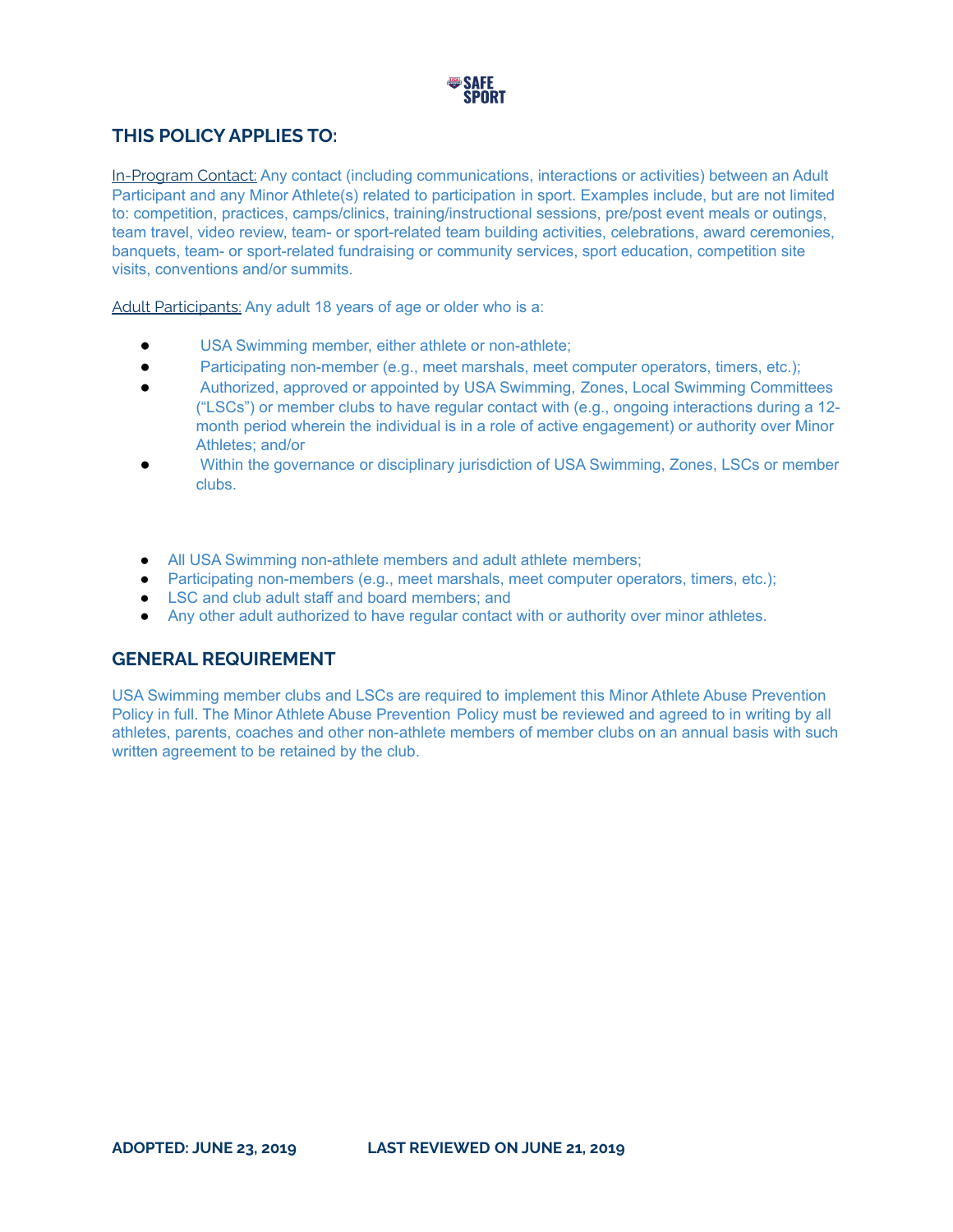# **DEFINITIONS**

Athlete: A USA Swimming athlete member.

Authority: When one person's position over another person is such that, based on the totality of the circumstances, they have the power or right to direct, control, give orders to, or make decisions for that person (e.g., when a power imbalance exists).

Dual Relationship: When an Adult Participant has a relationship with a Minor Athlete that is outside of the sport program. Examples of Dual Relationships include, but are not limited to, family members, mental health professionals, teachers, medical professionals and family friends.

Emergency Circumstances: A serious, unexpected and possibly dangerous situation that requires quick action and cannot be avoided. Emergency circumstances include, but are not limited to: a physical, mental or emotional medical emergency involving the Minor Athlete, relative of the Minor Athlete or relative of an Adult Participant; a Minor Athlete's suicidal ideations/behavior; a report of abuse; a severe weather event; and last-minute practice changes.

Electronic Communication: Includes, but not limited to, phone calls, emails, videoconferencing, video coaching, text-messaging and social media.

Event or Facility Under Partial or Full Jurisdiction: Includes any USA Swimming sanctioned event (including all travel and lodging in connection with participation in the event) or any facility that USA Swimming, Zones, LSCs or member clubs owns, leases or rents for practice, training or competition.

In-Program: Activities related to participation in sport. Examples include, but are not limited to: competition, practices, meetings, camps/clinics, training/instructional sessions, pre/post event meals or outings, team travel, video review, team- or sport-related team building activities, celebrations, award ceremonies, banquets, team- or sport-related fundraising or community services, sport education, competition site visits, conventions, conferences, summits and/or workshops.

In-Program Contact: Any contact (including communications, interactions or activities) between an Adult Participant and any Minor Athlete(s) related to participation in sport. Examples include, but are not limited to contact occurring at or related to: competition, practices, meetings, camps/clinics, training/instructional sessions, pre/post event meals or outings, team travel, video review, team- or sport-related team building activities, celebrations, award ceremonies, banquets, team- or sport-related fundraising or community services, sport education, competition site visits, conventions, conferences, summits and/or workshops.

In-Program Massage: Any Massage involving an Adult Participant and any Minor Athlete(s) related to participation in sport. Examples include, but are not limited to Massage occurring at or related to: competition, practices, meetings, camps/clinics, training/instructional sessions, pre/post event meals or outings, team travel, video review, team- or sport-related team building activities, celebrations, award ceremonies, banquets, team- or sport-related fundraising or community services, sport education, competition site visits, conventions, conferences, summits and/or workshops.

In-Program Travel: Any transportation or travel involving an Adult Participant and any Minor Athlete(s) related to participation in sport authorized or funded by the Organization. Examples include, but are not limited to transportation or travel to or related to: competition, practices, meetings, camps/clinics, training/instructional sessions, pre/post event meals or outings, team travel, video review, team- or sportrelated team building activities, celebrations, award ceremonies, banquets, team- or sport-related fundraising or community services, sport education, competition site visits, conventions, conferences, summits and/or workshops.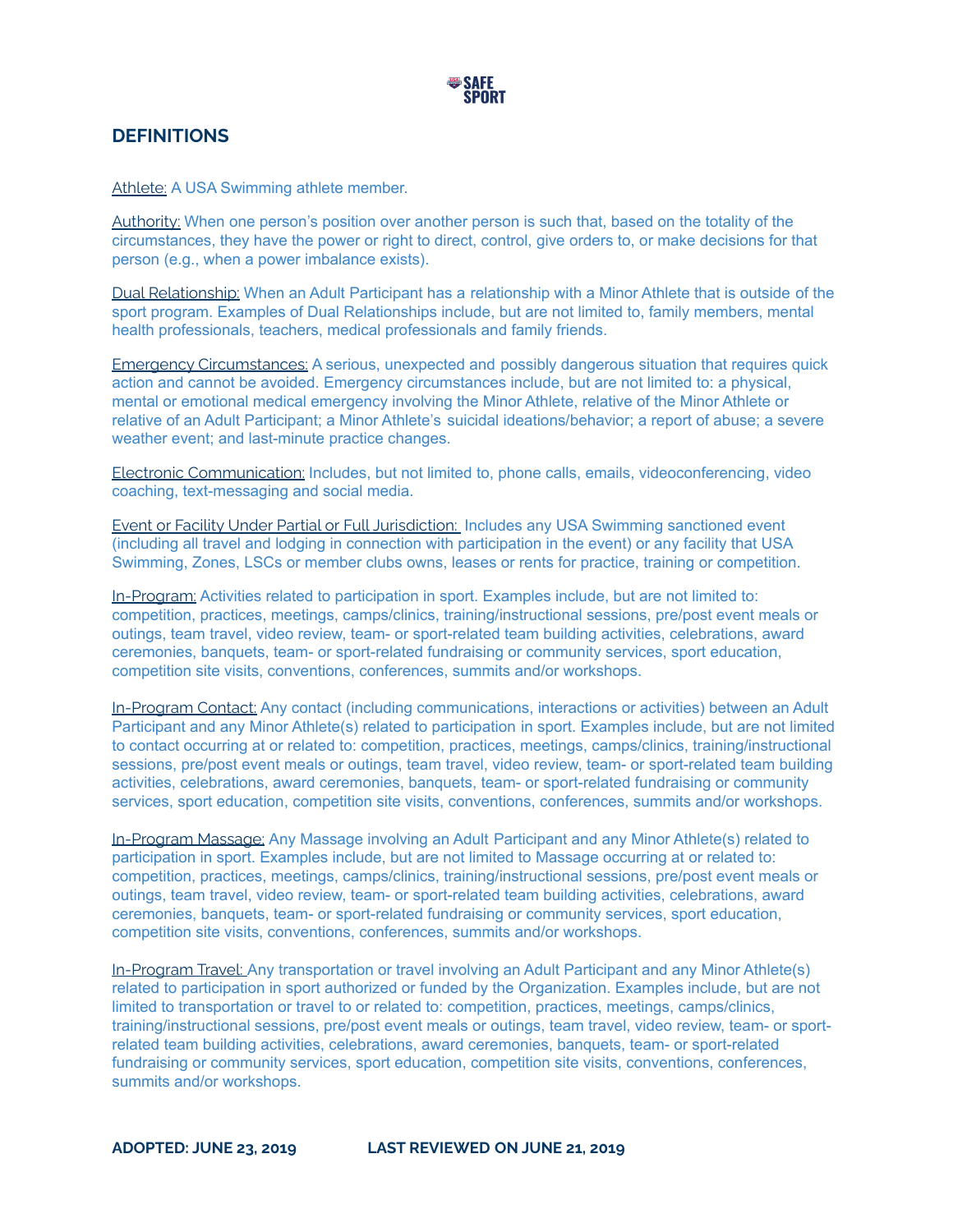

Massage: Any massage, rubdown, athletic training modality including physical modalities (e.g., stretching, physical manipulation, injury rehabilitation, etc.) and electronic or instrument assisted modalities (e.g., stim treatment, dry needling, cupping, etc.).

Minor Athlete: An athlete under 18 years of age who is a USA Swimming member or was a USA Swimming member within the previous 12 months.

**Organization: Texas Elite Swim Team** 

# **EXCEPTIONS**

[Note: Exceptions apply only where specified]

Close-In-Age Exception: In-Program Contact between an Adult Participant and a Minor Athlete is permitted if:

- **●** The Adult Participant has no authority over the Minor Athlete; and
- **●** The Adult Participant is not more than four years older than the Minor Athlete.

Dual Relationship Exception: An Adult Participant has a dual role or relationship with a Minor Athlete. This exception requires written consent of the Minor Athlete's parent/legal guardian at least annually.

# **ONE-ON-ONE INTERACTIONS**

#### I. Observable and Interruptible

One-on-one interactions between a minor athlete and an Applicable Adult (who is not the minor's legal guardian) must occur at an observable and interruptible distance from another adult unless meeting with a Mental Health Care Professional and/or Health Care Provider (see below) or under emergency circumstances.

#### **II.** Meetings

- a. Meetings between a minor athlete and an Applicable Adult may only occur if another adult is present and where interactions can be easily observed and at an interruptible distance from another adult, except under emergency circumstances.
- b. If a one-on-one meeting takes place, the door to the room must remain unlocked and open. If available, it must occur in a room that has windows, with the windows, blinds, and/or curtains remaining open during the meeting.
- c. Meetings must not be conducted in an Applicable Adult or athlete's hotel room or other overnight lodging location during team travel.

**III.** Meetings with Mental Health Care Professionals and/or Health Care Providers

If a Mental Health Care Professional and/or Health Care Provider meets with a minor athlete in conjunction with participation, including at practice or competition sites, a closed-door meeting may be permitted to protect patient privacy provided that:

- a. The door remains unlocked;
- b. Another adult is present at the facility;
- c. The other adult is advised that a closed-door meeting is occurring although the Minor Athlete's identity does not need to be disclosed;
- d. The Organization is notified that the licensed mental health care professional and or health care provider will be meeting with a Minor Athlete; and

**ADOPTED: JUNE 23, 2019 LAST REVIEWED ON JUNE 21, 2019**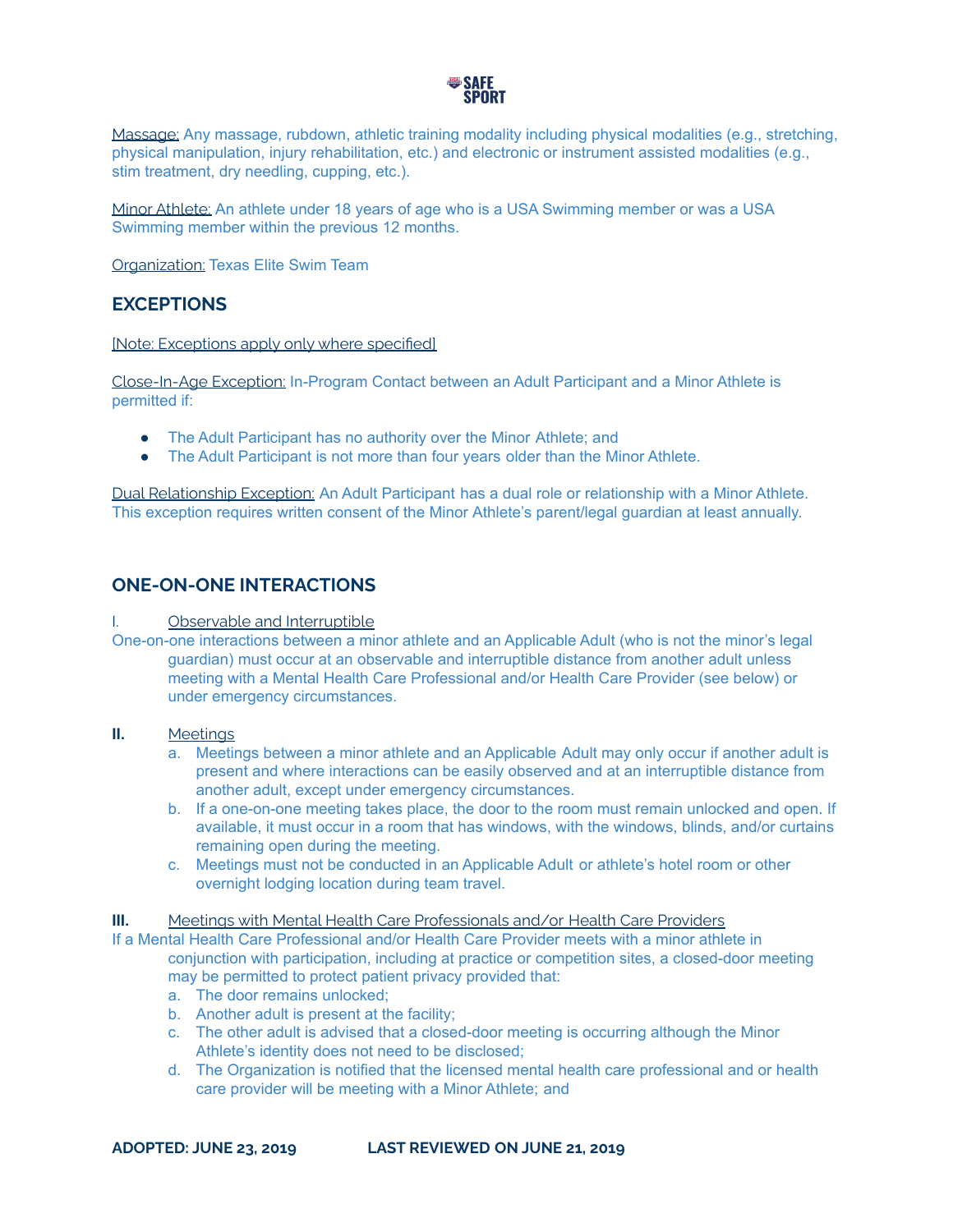

e. The licensed mental health care professional and/or health care provider obtains consent consistent with applicable laws and ethical standards, which can be withdrawn at any time.

## **IV. IRecommendedI Individual Training Sessions**

- a. In-Program one-on-one individual training sessions outside of the regular course of training and practice between Adult Participants and Minor Athletes must be observable and interruptible by another adult, except:
- b. When a Dual Relationship exists; and/or
- c. When the Close-In-Age Exception applies.
- d. The Adult Participant providing the individual training session must receive advance, written consent from the Minor Athlete's parent/legal guardian at least annually, with a copy provided to the Organization Name, which can be withdrawn at any time.
- e. Parents/legal guardians must be allowed to observe the individual training session.

# **SOCIAL MEDIA AND ELECTRONIC COMMUNICATIONS**

#### **I.** Content

All electronic communication from Applicable Adults to minor athletes must be professional in nature.

#### **II.** Open and Transparent

- a. If an Adult Participant communicates one-on-one with a Minor Athlete via Electronic Communications, the Minor Athlete's parent/legal guardian must be copied or included. If a Minor Athlete communicates to the Adult Participant privately first, said Adult Participant must copy or include the Minor Athlete's parent/legal guardian on any Electronic Communication response to the Minor Athlete. Adult Participants must only use Electronic Communication platforms that allow for Open and Transparent communication.
- b. The following exceptions apply to Section II(a):
	- o In emergency circumstances;
	- When a Dual Relationship exists; and/or
	- When the Close-In-Age Exception applies.
- a. When an Adult Participant communicates electronically to the entire team or any number of Minor Athletes on the team, said Adult Participant must copy another Adult Participant.

#### **IV.** Requests to Discontinue

Legal guardians may request in writing that their minor athlete not be contacted through any form of electronic communication by **Texas Elite Swim Team**, LSC or by an Applicable Adult subject to this Policy. The organization must abide by any such request that the minor athlete not be contacted via electronic communication, or included in any social media post, absent emergency circumstances.

#### **V.** Hours

Electronic communications must only be sent between the hours of 5:00 a.m. and 9:00 p.m., unless emergency circumstances exist, or during competition travel.

#### **VI.** Prohibited Electronic Communication

Applicable Adults with authority over minor athletes are not permitted to maintain private social media connections with unrelated minor athletes and such Applicable Adults are not permitted to accept new personal page requests on social media platforms from minor athletes, unless the Applicable Adult has a fan page, or the contact is deemed as celebrity contact as opposed to regular

**ADOPTED: JUNE 23, 2019 LAST REVIEWED ON JUNE 21, 2019**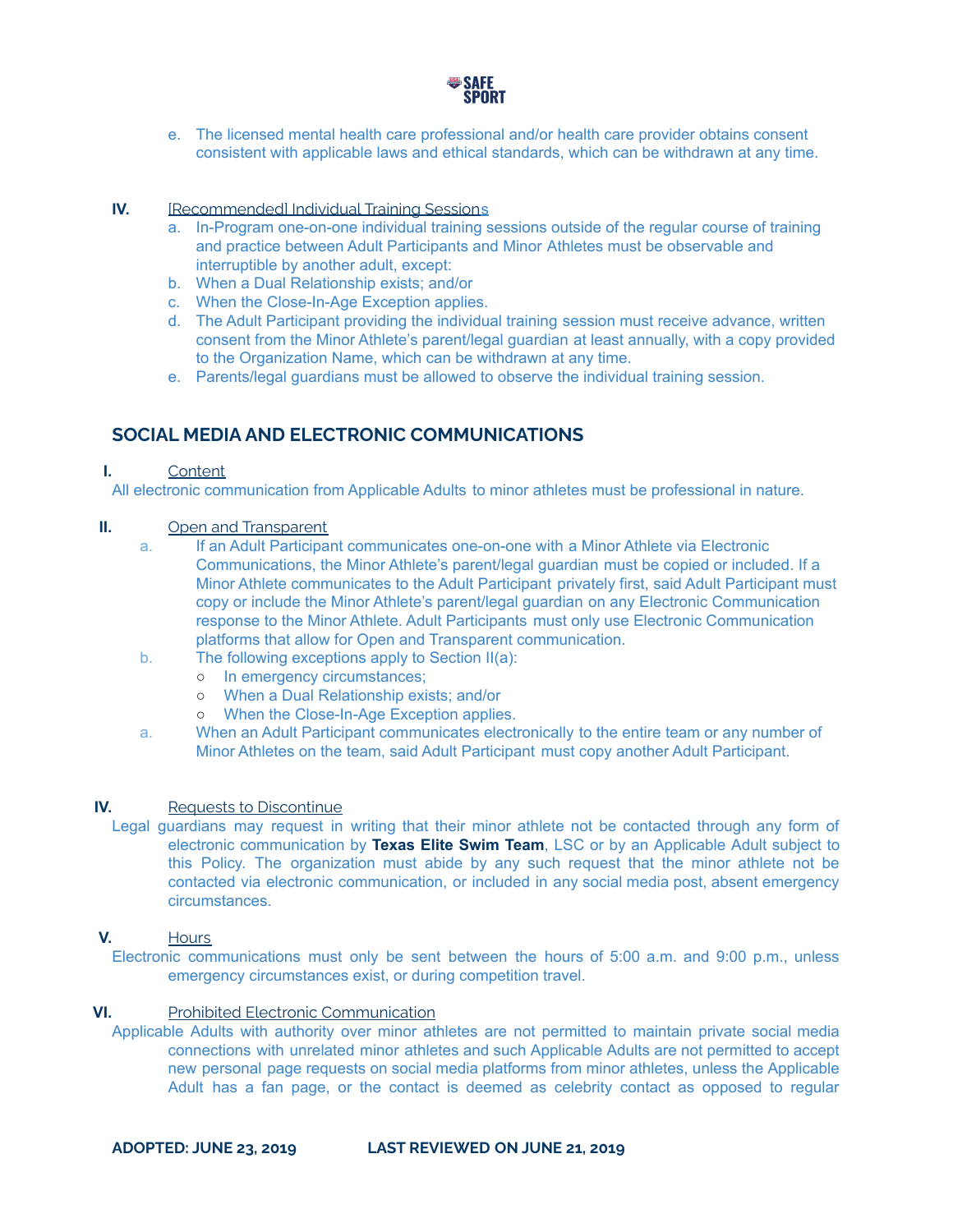

contact. Existing social media connections with minor athletes must be discontinued. Minor athletes may "friend" **Texas Elite Swim Team** and/or LSC's official page.

Applicable Adults with authority over minor athletes must not send private, instant or direct messages to a minor athlete through social media platforms.

# **IN-PROGRAM TRAVEL AND LODGING**

#### **I.** Transportation

- a. During In-Program Travel, observable and interruptible environments must be maintained.
- b. An Adult Participant must not transport a Minor Athlete one-on-one during In-Program Travel

and must always transport at least two Minor Athletes or another Adult Participant, except:

- i. In emergency circumstances;
- ii. When a Dual Relationship exists;
- iii. When the Close-In-Age Exception applies; and/or
- iv. The Minor Athlete's parent/legal guardian has provided, at least annually, written consent for the Adult Participant to transport the Minor Athlete one-on-one, which can be withdrawn at any time.

c. Adult Participants, including team managers and chaperones, who travel with the Organization

must be USA Swimming non-athlete members of USA Swimming.

#### **II.** Lodging

- a. An Adult Participant must not share hotel room, sleeping arrangement or overnight **lodging** 
	- location with an Athlete.
- b. During In-Program Travel, all In-Program Contact in a hotel room, sleeping arrangement or

overnight lodging location between an Adult Participant and a Minor Athlete must be observable and interruptible.

- c. During In-Program Travel, when doing room checks, two-deep leadership (two Adult Participants should be present) and observable and interruptible environments must be maintained.
- d. The following exceptions apply to II(a), (b) and (c):
	- i. When a Dual Relationship exists, the Adult Participant is not a coach, and the Minor Athlete's parent/legal guardian has provided advance, written consent for the lodging arrangement; and/or
	- ii. When the Close-In-Age Exception applies and the Minor Athlete's parent/legal guardian has provided advance, written consent for the lodging arrangement.
- e. Minor Athletes should be paired to share a hotel room, sleeping arrangement or overnight lodging location with other Minor Athletes of the same competition category and of similar age.

#### II. Written Consent

A Minor Athlete's parent/legal guardian must provide written consent, at least annually, for all In-Program Travel and lodging during In-Program Travel, which can be withdrawn at any time.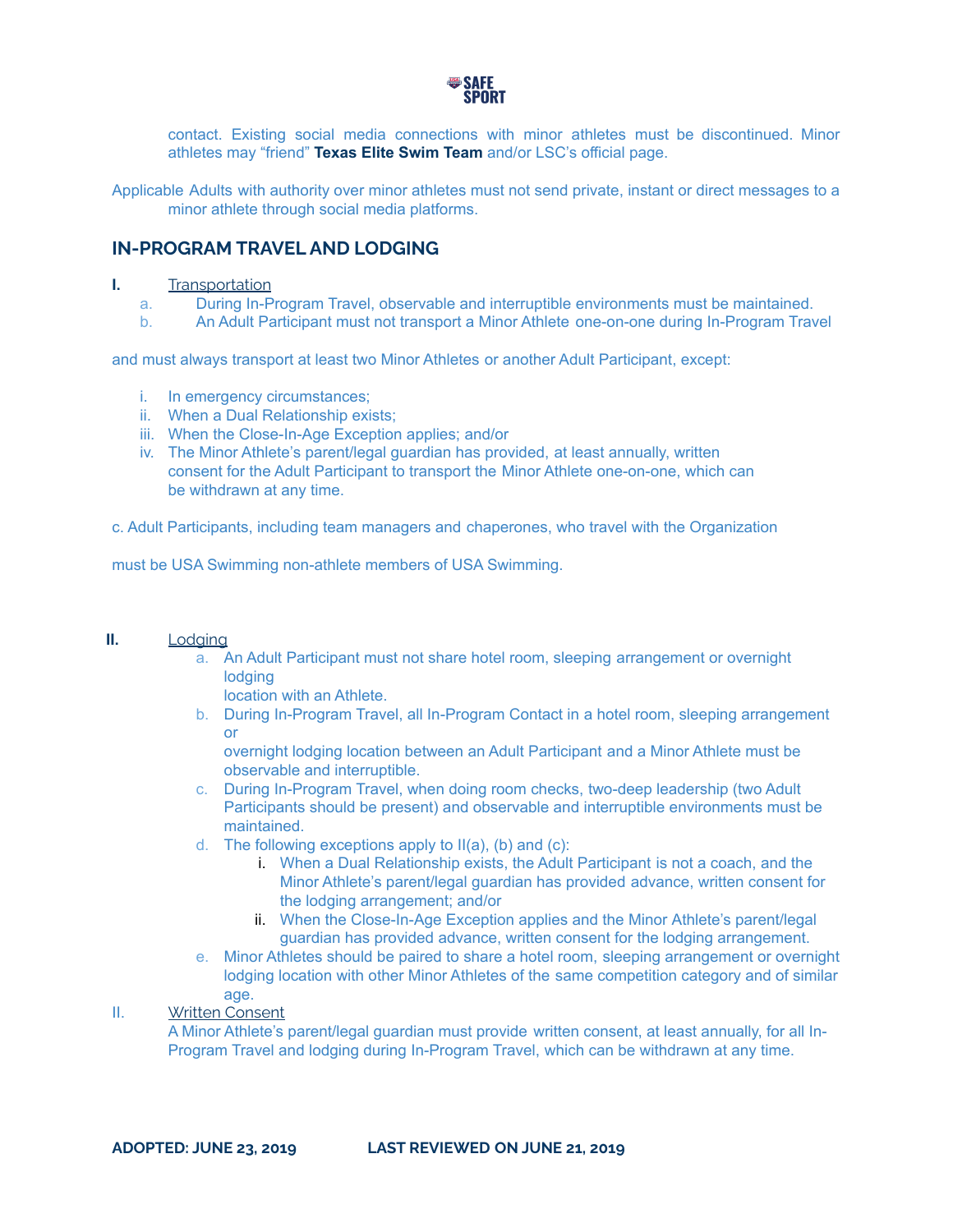

#### III. Meetings

- Meetings during In-Program Travel must be conducted consistent with the One-on-One Interactions section of this Policy (e.g., any such meeting must be observable and interruptible).
- Meetings must not be conducted in an Adult Participant or athlete's hotel room or other overnight lodging location during In-Program Travel.

# **LOCKER ROOMS AND CHANGING AREAS**

#### **I.** Requirement to Use Locker Room or Changing Area

The designated locker room or changing area must be used when an athlete or Applicable Adult changes, in whole or in part, into or out of a swimsuit when wearing just one suit (e.g., deck changing is prohibited).

#### **II.** Observable and Interruptible

All In-Program Contact between Adult Participants and Minor Athletes in a locker room, changing area or similar space must be observable and interruptible, except:

- a. In emergency circumstances;
- b. A Dual Relationship exists; and/or
- c. The Close-In-Age exception applies.

#### **III.** Private or Semi-Private Space for Minor Athletes

The Organization must provide a private or semi-private place for Minor Athletes that need to change clothes or undress at Events or Facilities Under Partial or Full Jurisdiction of the Organization.

#### **IV.** Use of Recording Devices

Use of any device's (including a cell phone's) recording capabilities, including voice recording, still cameras and video cameras in locker rooms, changing areas, or similar spaces by a minor athlete or an Applicable Adult is prohibited.

#### **V.** Undress

An unrelated Applicable Adult must not expose his or her breasts, buttocks, groin or genitals to a minor athlete under any circumstance. An unrelated Applicable Adult must not request an unrelated minor athlete to expose the minor athlete's breasts, buttocks, groin or genitals to the unrelated Applicable Adult under any circumstance. Nothing in this section shall be construed to apply to areas of the body exposed while wearing swimwear which conforms to the current concept of the appropriate for the individual's competition category.

#### **VI.** Showers

- a. Adult Participants must not shower with Minor Athletes unless:
	- i. The Adult Participant meets the Close-in-Age Exception; and/or
	- ii. The shower is part of a pre- or post-activity rinse while wearing swimwear.
- b. Parents/legal guardians may request in writing that their Minor Athlete(s) not change or shower with Adult Participants during In-Program Contact. The Organization must abide by such a request.

#### **VII.** MONITORING

**ADOPTED: JUNE 23, 2019 LAST REVIEWED ON JUNE 21, 2019**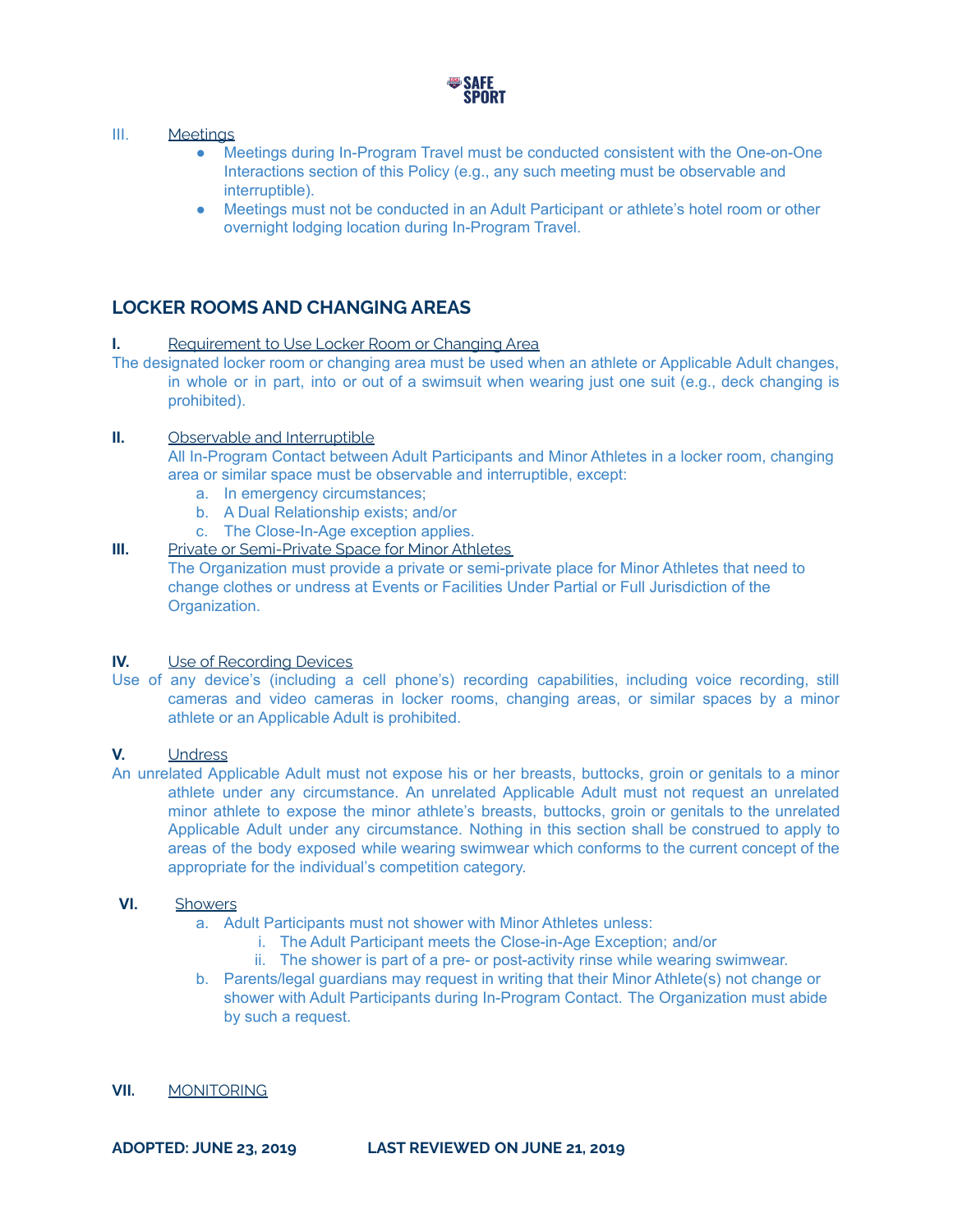

- **Texas Elite Swim Team** must regularly and randomly monitor the use of locker rooms and changing areas to ensure compliance with this Policy. Locker rooms and changing areas may be monitored by the use of the following methods:
	- a. Conducting a sweep of the locker room or changing area before athletes arrive;
	- b. Posting staff directly outside the locker room or changing area during periods of use;
	- c. Leaving the doors open when adequate privacy is still possible; and/or
	- d. Making occasional sweeps of the locker rooms or changing areas with women checking on female locker rooms and men checking on male locker rooms.

Every effort must be made to recognize when a minor athlete goes to the locker room or changing area during practice and competition, and, if the minor athlete does not return in a timely fashion, to check on the minor athlete's whereabouts.

#### **VIII.** Legal Guardians in Locker Rooms or Changing Areas

Legal guardians are discouraged from entering locker rooms and changing areas. If a legal guardian does enter a locker room or changing area, it must only be a same-sex legal guardian and the legal guardian should notify a coach or administrator in advance.

# **MASSAGES AND RUBDOWNS/ATHLETE TRAINING MODALITIES**

**I.** Definition: In this section, the term "Massage" refers to any massage, rubdown, athletic training modality including physical modalities (e.g., stretching, physical manipulation, injury rehabilitation, etc.) and electronic or instrument assisted modalities (e.g., stim treatment, dry needling, cupping, etc.).

#### **II.** General Requirement

Any Massage performed on an athlete must be conducted in an open and interruptible location and must be performed by a licensed massage therapist or other certified professional. However, even if a coach is a licensed massage therapist, the coach must not perform a rubdown or massage of an athlete under any circumstance.

#### **III.** Additional Minor Athlete Requirements

- a. Written consent by a parent/legal guardian must be obtained in advance at least annually by the licensed massage therapist or other certified professional which can be withdrawn at any time.
- b. Parent/legal guardians must be allowed to observe the Massage, except for competition or training venues that limit credentialing.
- c. Any Massage of a Minor Athlete must be done with at least one other Adult Participant physically present and must never be done with only the Minor Athlete and the person performing the Massage in the room.
- d. Any Massage of a Minor Athlete must be performed with the Minor Athlete fully or partially clothed, ensuring that the breasts, buttocks, groin or genitals are always covered. Nothing in this section shall be construed to apply to areas of the body exposed while wearing swimwear which conforms to the current concept of the appropriate for the individual's competition category.
- e. **[Recommended]** Any Massage of a minor athlete must only occur after a proper diagnosis from a treating physician and be done in the course of care according to the physician's treatment plan.